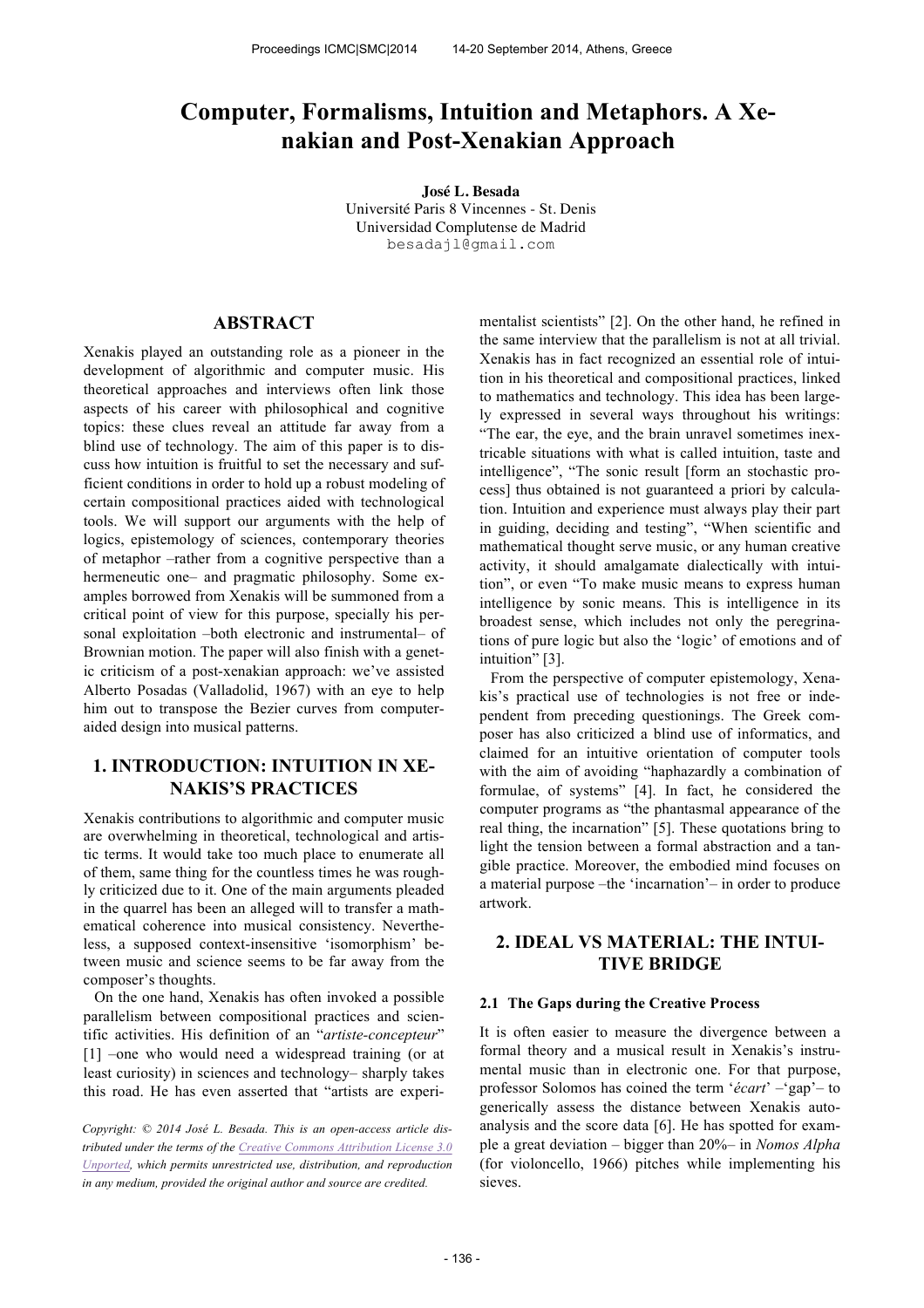Nevertheless, the smattering of 'gap' as a musicological tool could spread out, touching other phases or stages of a compositional act beyond its mere materializations. In addition to the data contrast of divergence –what Solomos detected in Xenakis's piece, a category that could be considered in isolated terms as '*singular* gaps'–, deviations may adopt other forms. On the one hand, the way a composer understands and conceives a formal or a technical aspect of a particular science or technology does not always fit with the consensual yardsticks the scientific community accepts to draw upon it. This situation can be analogically related to the difference between 'concepts' and 'conceptions' Hilary Putnam made explicit to criticize Thomas Kuhn epistemology [7]. We will define the '*conceptual* gaps' as the deviations of an artist's conception from a concurred scientific concept. On the other hand, sometimes a compositionally formalized strategy – for example a computer model– does not cover all creative needs, decisions and choices during the creative process. In that case, the composer often drops it out in favor of other –maybe arbitrary– artistic criteria or makes them all to cohabit. We will define these last cases as '*functional* gaps'.

Both new sorts of gaps can be reported from Xenakis's compositional practices. Conceptual ones are summarized in an interview assertion: "I don't grasp Mathematics in the same way mathematicians do" [8]. Moreover, some of his most formalized pieces also include several nonformalized passages that could be considered as functional gaps. It is the case for example of his mixed work *Analogique A et B* (for nine strings and tape, 1958-59), where Agostino Di Scipio has discriminated both compositional paths. The balance between them has been described by the Italian composer in two statements: "intuitive elements are only possible after enormous efforts in formalization have been made" and "the enormous efforts in formalization are only possible because the composer is confident that intuition will complete the job whenerever [sic] formalization will reveal insufficient" [9].

## **2.2 The Role of Intuition: Necessary and Sufficient Conditions**

Di Scipio's statements about Xenakis's work hold up a clear dialectic dualism between intuition and formalization. Nonetheless, both poles are even more interdependent than asserted. A formal abstraction is indeed led by intuition: even in strictly scientific activities a former heuristic role of intuition cannot be overlooked or denied. Coming back to music, it does not only touch therefore the area of functional gaps but the conceptions that guide compositional formalisms.

From this point of view, we are going to rethink Di Scipio's dualism. Let us consider before the activities summoned to formalize or to compute music analogous to Model Theory, i.e. "the relation between the formulas of a formal language and their interpretations or models" [10]. This analogy needs to be deemed from a materialistic epistemology of Model Theory –like Alain Badiou's [11]– for an efficient transfer into music. Furthermore, it is justified in a computational framework through the concept of 'metamodel'. In such a context, we may formulate a new dual scope –a practical definition– of intuition, as the cognitive guarantor of a robust modeling construction leading algorithmic and computer music. On the one hand, intuition preserves the sufficient conditions – the formal ones– during modeling processes, and it even helps to fill in the gaps derived from the conception and the use of the model. On the other hand, it sets up the necessary conditions –the metaphorical ones– that cement the cognitive mainstays of the model. In short, intuition will be considered as the bridge to distend the conflict between formal an informal ideas and practices during composition. We will discuss those necessary and sufficient conditions throughout the next paragraphs.

## **3. FORMAL AND METAPHORICAL FOUNDATIONS**

### **3.1 Music and Formal Languages: an Intuitive Intersemiosis**

Algorithmic and computer music invoke the presence of formal languages in order to build up their compositional strategies. The existence of such a support entails a prickly issue: music is not actually a linguistic entity, albeit its syntactical categorization of patterns and its semanticevocative puissance are both true in cognitive terms [12]. More specifically, formal languages own an axiomatic corpus and several sentence transformation rules that music does not have, even accepting the redoubtable conceptualizing effort some music theory authors made to build a multi-stratified chain of axioms in order to describe music [13].

The transfer from formalisms towards artistic practices is therefore not trivial in epistemological terms. It seems to need an intersemiotic translation –replacing 'formal' instead of 'verbal' in Roman Jakobson's definition as "an interpretation of verbal signs by the means of signs of nonverbal sign systems" [14]– to lead the process. Thus, the passage between formalisms and music could be considered partially analogous to metalinguistic stratifications in Model Theory. Anyway, and calling back again Putnam's pragmatics, this sort of lectures requires a wider "standards of logical acceptability" scope, where intuition could nourish and preserve its "adequacy and perspicuousness [sic]" [7].

A crucial role of intuition at this point is the arrangement of a logical openness. It is obvious that programming in computer music or the development of calculations in algorithmic music must inherit an important logical framework from formal languages. In return, the material application of these tools or environments leading the production of artwork does not necessarily reclaim the pillars of such a severe or polarized logic. It does not mean however that further decisions over formalized stages as well as the appearance of functional or singular gaps– are allogical choices. They may be led by wider –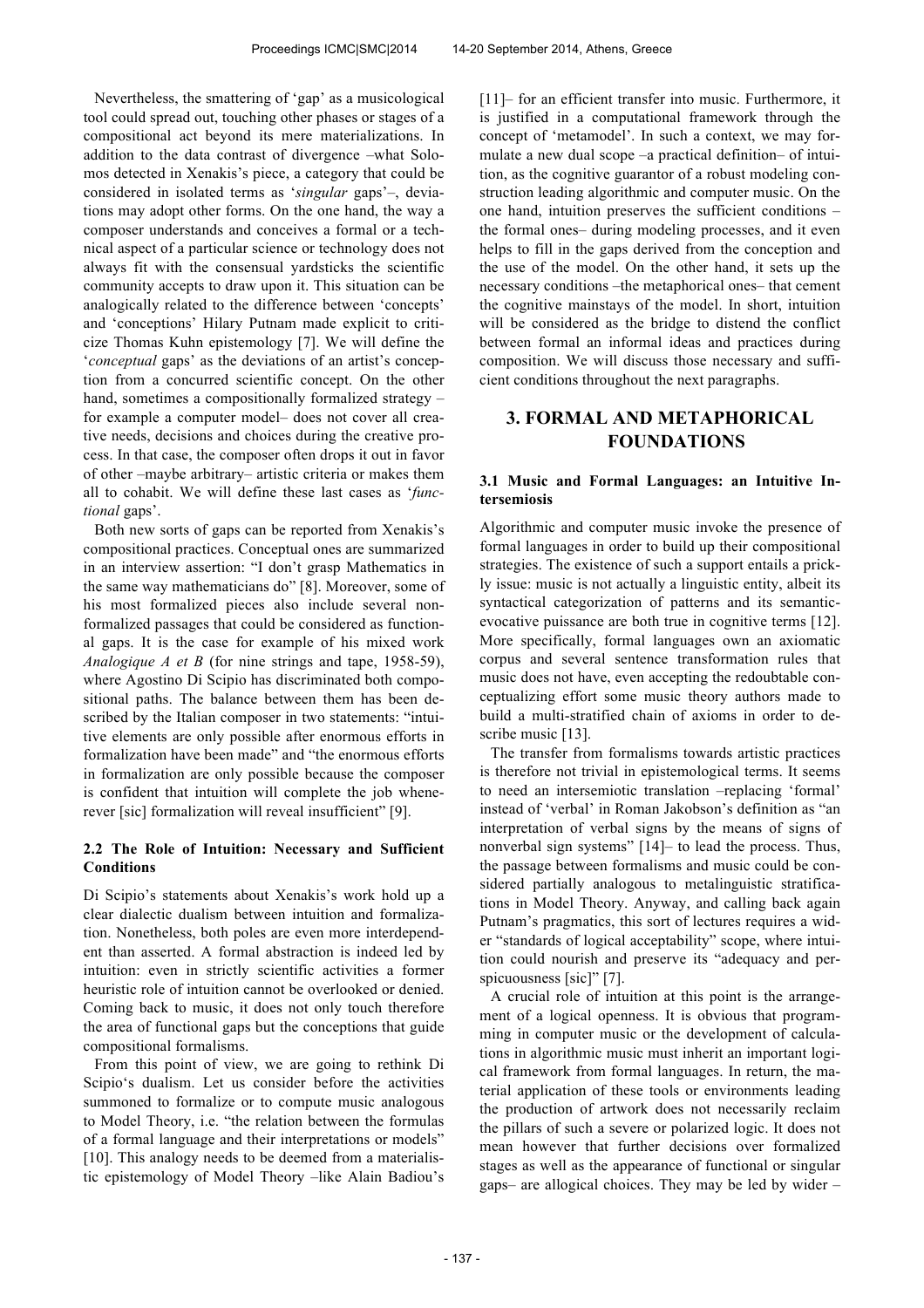more intuitive– protocols, that could be better described with the support of inductive and abductive reasoning, alternative modal logics or even fuzzy logics.

### **3.2 Mental Categorizations: Computer Models and Metaphors**

Formalizing music is not an *ex nihilo* activity. It is supported by mental categorizations of music that allow abstractions. Many of them could seem to be 'natural' due to habit, but they are intimately related to cultural conventions and to embodied cognition. A trivial example can be evoked right off: a musical or a sound representation in the real plane that confronts time against pitches or frequencies looks rather obvious for a computer composer, engineer or musicologist. In fact, it is deeply rooted within the evolution of Western music notation. Nevertheless, it cannot be regarded as a universal in cognitive terms at all. Ethnomusicology has already shown how mental categories of music or social activities incorporating sound practices strongly differ among cultures.

Composers can even conceive more complex and personal categorizations with the purpose of developing their own creative practices. All them are often carried through intuition, and metaphorical thinking appears as one of the best hypothesis to argue for it. We will rather privilege the term 'metaphor' than 'analogy' –profiting its etymological connection with the notion of 'metamodel'– but emphasizing the cognitive feedback between them [15]: metaphors make proliferate analogies, and vice versa. Metaphor must be contemplated in this context not from a hermeneutic angle, but from a cognitive one. Linguistics researchers in cognition have postulated several contemporary theories about metaphor over the last decades: it is the case of Conceptual Metaphor Theory (CMT) [16] or Conceptual Blending (CB) [17]. In short, they propose that metaphor is not just a single and rhetorical identification between terms but a deep and intensive comparative between mental structures that we activate unconsciously on a daily basis. These linguistic theories may also be transposed into music theory, as professor Lawrence Zbikowski has fruitfully done [18].

Computer music environments operate as optimal places to develop and to exploit original and rewarding music metaphors inspired by scientific transfers. Even science itself often shadows a metaphorical cognitive framework from a heuristic perspective, a sooner step anticipating its formal developments [19]. In fact, "computer science metaphors […] seem to be paradigm examples of the constructivist approach to the relationship of language and our knowledge of reality. They expand the ontological framework of our language for talking about computational processes" [20]. Just a mere replacement of 'language' by the term 'music' in the last quotation can illustrate the metaphor scope over computer music in intuitive terms. Specifically, it impresses its encompassed potential in Human-Computer Interaction (HCI) and helps to preserve structures [21], as well as it is fructiferous for pedagogical purposes [22].

## **4. A XENAKIS'S ILLUSTRATION: HIS USE OF BROWNIAN MOTION**

Xenakis did not use the expression 'metaphor' to describe any of his intuitive arguments. He rather liked the term 'parable' –that etymologically becomes more related to analogy– to describe them. He has thus enumerated three essential parables linked to his compositional practices: the space parable where *glissandi* become the elementary straights to generate sonic surfaces, the numbers parable as the impasse between auditory and formal facts, and the gas parable that compares sound masses with gaseous cinematic [23]. His work *Pithoprakta* (for orchestra, 1956) arises as the best synthetic achievement of them.

The last two parables are crucial to catch his interest on Brownian motion (Bm). He clearly described in an article that a waveform generated by it as "the pressure variations produced by a particle capriciously moving around equilibrium positions along the pressure ordinate in a non-deterministic way" [3]. He added later in the text two methods to compute it, as he did at his CMAM and at Indiana University. On the one hand, the erratic trajectory of the evoked particle leads to the classic definition of Bm about suspended specks in a fluid. The parallel between fluid and gaseous dynamics is evident, convoking thus the gas parable. On the other hand, the numbers parable is activated by the use of Wiener-Lévy processes in order to formalize the transfer. Both paths, the conceptual metaphor –gas– and its formal interpretations –numbers–, get intertwined in order to develop the quoted computer sound synthesis method. His first work containing these sounds is *La Légende d'Eer* (electronic music for his *Diatope*, 1977).

The algorithmic artifice works on a microscopic level, but Xenakis also proposed to broaden his reasoning onto a macroscopic one. As Bm is a stochastic process, obtained computer sounds could be injected into macrostructure tools like his ST program. This approach denotes a unitary will, and it could also be *a posteriori* tied together to a fractal metaphor of music<sup>1</sup>. Anyway, this unitary dream –a supposed musical wholeness imitating the stochastic self-similarity of Bm, conceived by cognitive analogy [24]– is ideologically overcharged and denotes an evident conceptual gap.

But the question of unity around Brownian motion in Xenakis' compositional practices also touches another aspects of his catalogue like instrumental ones. It is the case for example of *Mikka* (for violin, 1971), the first piece where Xenakis applied this method for an acoustic instrument. As Solomos says, "doing this transfer is very easy. Taking the graphs of probabilistic sound curves, the only thing to do is to change their coordinates: the horizontal axis will be allocated to the time of instrumental

j

 $1$ We have to underscore that a fractal metaphor of music is exogenous to Xenakis's arguments: no explicit reference to this geometry can be found in his theoretical texts. We propose anyway this extemporaneous metaphor because Bm pertains to fractal objects. Moreover, the term 'fractal' was coined by Benoit Mandelbrot, one of the best disciples of Paul Lévy. This latter has been one of the most influential mathematician in Xenakis's career. Although the concept of 'self-similarity' was not developed yet, Lévy was conscious of the strong relationships between micro and macrostructure in Bm.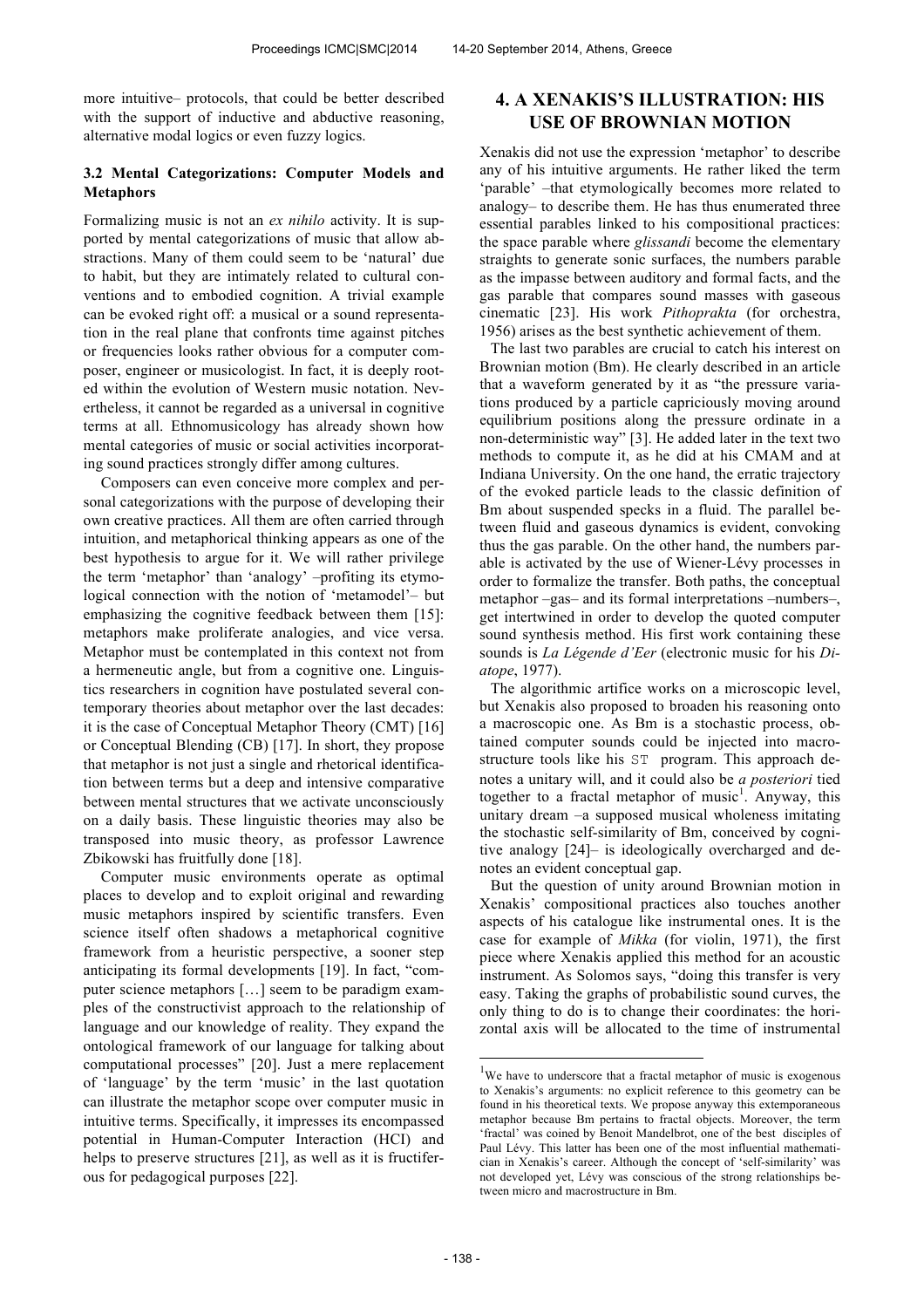music and the vertical axis will indicate the pitches" [25]. This sentence automatically leads to a precedent representation we have evoked when we were discussing mental categorizations. In fact, this conception is akin to Xenakis's graphic *glissandi* experiences he began to develop in the 50's. But this gesture is however problematic in metaphorical terms. It seems that Xenakis tried to represent the Bm analytical continuity with them, but a Bm trail is not a differentiable curve. A *glissando* stands however –in iconic terms– for a differentiable curve, even the sinuous and wandering ones we find in *Mikka.*  In short, Xenakis's space parable provides a practical solution to cover an idiomatic shortage the formal Bm cannot resolve. *Glissandi* settling shall be considered thereupon as a conceptual gap during the transfer.

# **5. A POST-XENAKIAN CASE: POSADAS ON BEZIER'S CURVES**

#### **5.1 Alberto Posadas' Models**

Xenakis had no disciples in a strict sense. In return, his immense legacy has touched many composers, and they are sometimes incorporated in xenakian studies. An Iberian branch of that influence can be pointed out: Francisco Guerrero (1951-1997) has often been considered as the 'Spanish Xenakis' due to his interests in algorithmic and computer music. Some of his last pupils, like Carlos Satué (1958) or Alberto Posadas (1967), have somehow continued this path he opened up.

Posadas's theoretical and aesthetical foundations are widely supported by three modeling branches. First, scientific models have often stimulated his imagination to try to transpose in music some regulatory systems of Nature or several algorithmic methods to construct mathematical objects. Fractal geometry has been his most exploited source. The second modeling path is introduced by visual arts in order to transpose spatial elements into music parameters. In this regard and so far, painting and ancient architecture have been the two most attractive disciplines to him [26]. Finally, the last family of models is supported by the acoustical scrutiny of musical instruments and their extended techniques.

## **5.2 The Genesis of Beziers.m**

In the last years, Posadas has paid attention to Bézier curves, a smooth geometric model –a case of B-spline [27]– often harnessed in computer-aided design. It may give the impression of a contrast in his career if we compare their geometry with the chaotic fractals. Nevertheless, even B-splines can be modeled with L-systems [28], one of the most beloved and exploited fractal by Posadas.

His first attempt to transpose Bézier curves into music appears first in *Elogio de la sombra* (for string quartet, 2012). 'Sombra' means 'shadow' in Spanish, and a vast crucible of elements underlays the metaphor leading his compositional practices. The two most important ones stand out in the opening of the piece (see Figure 1). On the one hand, it comes up with the fictive recreation of an 'acoustic shadow'. The idea is simple: he reproduces a previous passage drastically attenuating dynamics and employing extended techniques with the purpose of evoking a sort of distorted sonic halo. It is quite explicit in the quoted passage: both violins repeat at bar 2 the same melodic pattern from the end of bar 1, but in *mezzopiano*, with *flautando* bowing and harmonic pressure to obtain extremely high overtones. On the other hand, the link with Bézier curves is definitely revealed. Projective shadows of the same object with several foci acting jointly create topologically related shapes, as rational Bézier curves with common nodes deform the trajectory of a standard one via homotopy. Thus, the composer metaphorically interprets those transformations as tiny polyphonic deviations: the melodic profile of both violins conjures up the analogy.



**Figure 1**. *Elogio de la sombra* (bars 1-2 [partially]).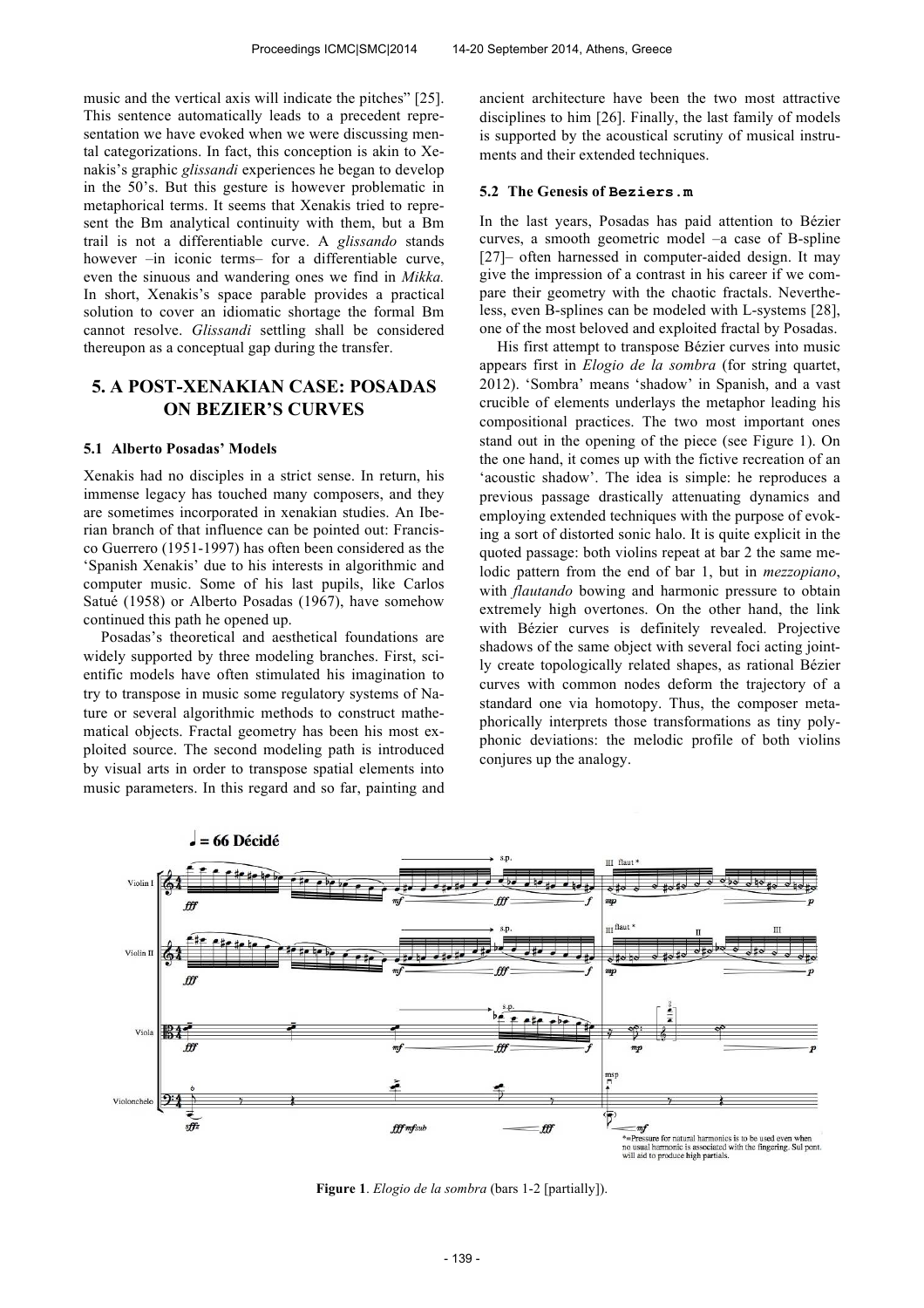

**Figure 2**. Capture of the tool 'Beziers' developed with Matlab.

In spite of this metaphor, the transposition of Bézier curves into music has been merely performed in iconic terms –with no previous formalizations– in the string quartet. For subsequent works, we have assisted Posadas with an eye to make the computerized transfer, developing Beziers.m tool. The program allows the composer to introduce several fixed and control points in order to enchain connected sections of Bézier splines. They can later on be transformed by moving the control points or by changing their control weights –non-negative values– (see Figure 2), which creates their topological variations. It contains a second extra utilization: the actual tool can even exploit those curves to interpolate Bm –Posadas composes with them as well– as they were its smoothers. Obtained data with Beziers.m are subsequently exported and interpreted as music patterns like melodic profiles, pitch reservoirs, related aggregates or time and rhythmic structures.

## **6. CONCLUSIONS**

The two examples we have given are somewhat dual from the point of view of compositional practices. On the one hand, Xenakis extrapolated a computer sound synthesis technique into instrumental music supported by a geometric categorization and his spatial parable –metaphor – of *glissandi*. On the other hand, Posadas formalized his shadow metaphor with a computer-aided music tool in order to exploit a large set of music patterns, and not only in an iconic way. That shows that formal and metaphorical relationships during composition are not univocally oriented and the context determines the balance between them. Moreover, it highlights than instrumental and computer composition practices build closer frameworks than usually claimed: transfers between them can take both paths, and feedback leads to original and emergent creative acts.

 Cognitive metaphors and formalisms are not independent stages of algorithmic and computer music. The leading role of intuition should not be undervalued –from a musicological perspective– in these cases. It allows a proliferation of mental categorizations and steers towards a logical openness while formalizing music. Thereby, it sets the necessary and sufficient conditions for a robust computer or algorithmic modeling of music. Moreover, it may help to understand the reasons of several conceptual and functional gaps of formalized processes.

For a deeper understanding of this process, we should claim for more intense research about computer music epistemology from a cognitive point of view. Metaphor theories have turned out to be quite fruitful in more traditional analysis of music. To ban this perspective in computer music musicology would only be a prejudice. An adaptation of epistemocritic methodologies –the study of literary and scientific mutual borrowings– into those musicological studies could even be a useful grasp.